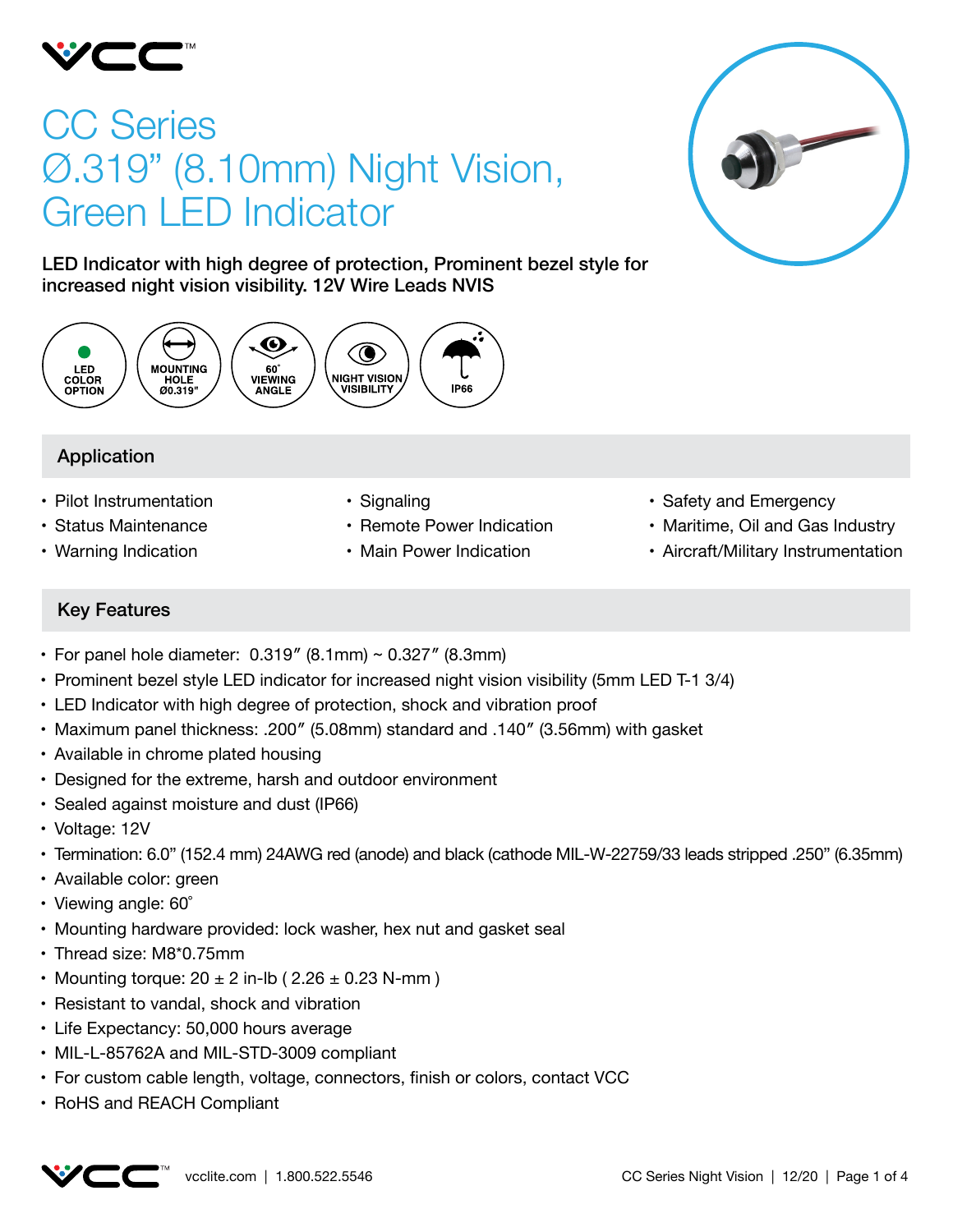## Ordering Data





Example: **CC-1-3322-9908-I**

CC Chrome Finish, Wire Leads, Night Vision Green LED 12V, IP66

### LED Specification Chart Electrical and Optical Characteristics (TA = 25°C)

**Resistor Chart** Operating Specification

| <b>LED Part</b><br><b>Numbers</b> | Color | Luminous<br>Intensity (mcd)<br>Typ. $@$ IF $(mA)$ |    | VF Typ.<br>@ IF (mA) |    | Viewing<br>Angle<br>$(2\theta^{1/2})$ | Resistor<br>Value Code | Voltage | Current (mA) | Resistor Value (Ohms) |
|-----------------------------------|-------|---------------------------------------------------|----|----------------------|----|---------------------------------------|------------------------|---------|--------------|-----------------------|
|                                   |       |                                                   |    |                      |    |                                       |                        |         |              |                       |
| 3322                              | Green | 1573                                              | 20 | 3.2                  | 20 | 60                                    | 9908                   | 12      | 20           | 511                   |

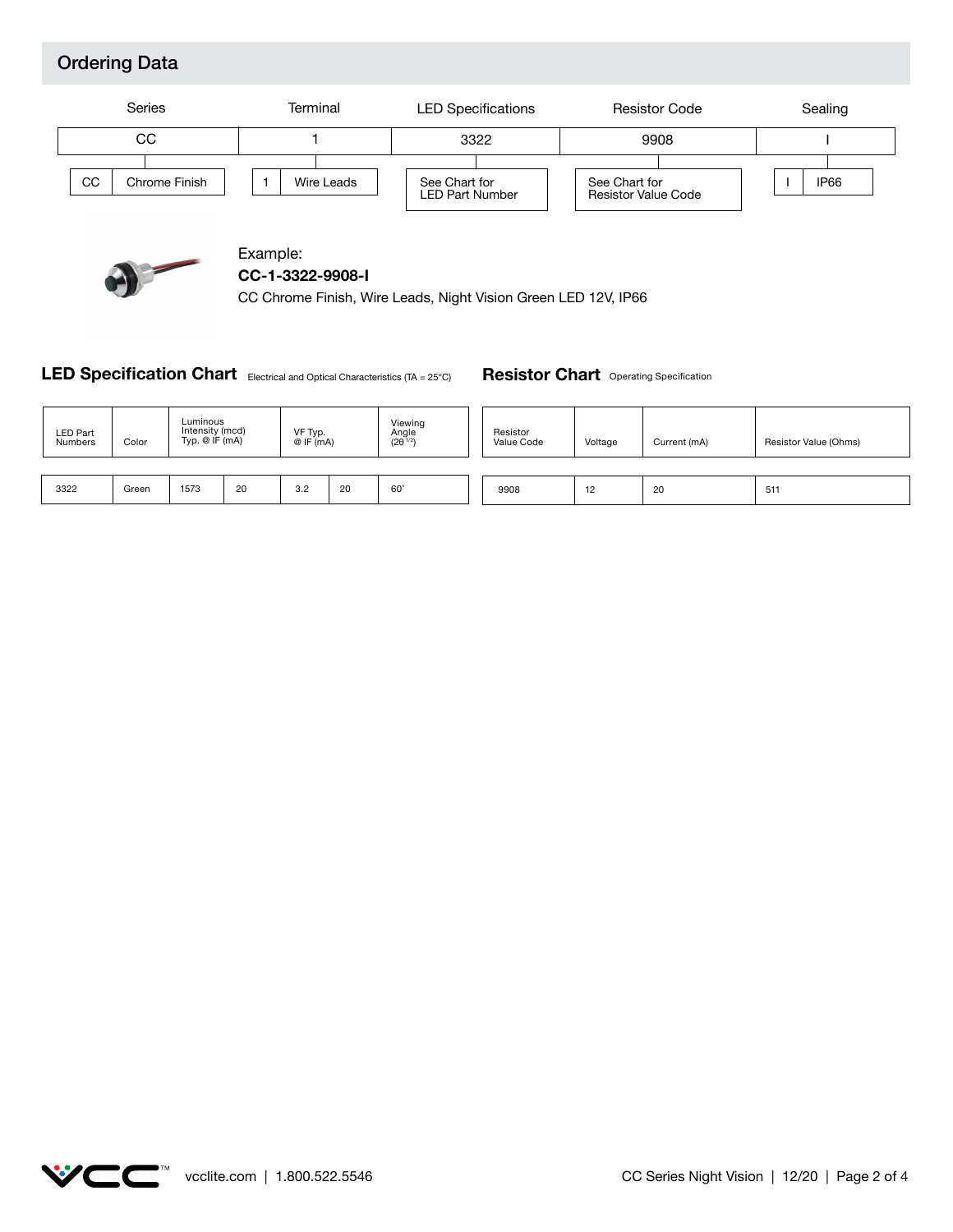## Product Dimensions

### **CC Series Night Vision** Wire Leads



### **Recommended Mounting Hole**



0.319″ [8.1mm] ~ 0.327″ [8.3mm]

#### **Notes:**

- 1. All dimensions are in inches [millimeters]
- 2. Tolerance is ±[0.25] 0.01 unless otherwise noted.

3. The specifications, characteristics and technical data described in the datasheet are subject to change without prior notice.